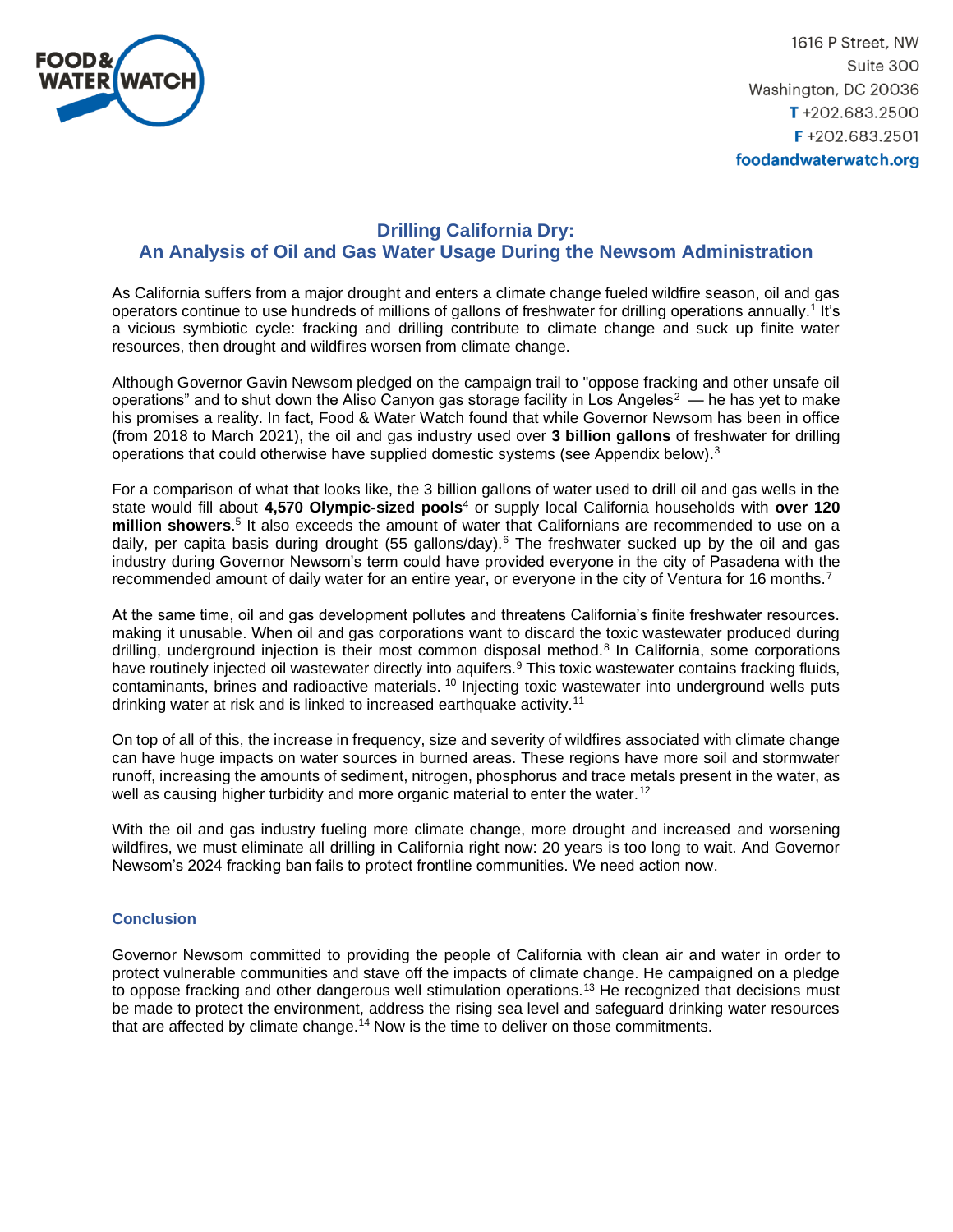

## **Appendix**

| Table 1. Total Water Used for Oil and Gas Drilling in California (January 2018 to March 2021) <sup>15</sup> |                                           |                                                                                                                                                                      |                                          |
|-------------------------------------------------------------------------------------------------------------|-------------------------------------------|----------------------------------------------------------------------------------------------------------------------------------------------------------------------|------------------------------------------|
| Year                                                                                                        | Well Type*                                | <b>Gallons of Freshwater</b><br>(water that would otherwise be<br>used by domestic systems but<br>was diverted for use by the oil<br>and gas industry) <sup>16</sup> | <b>Total Gallons</b><br>(all water used) |
|                                                                                                             | OG (Oil and Gas)                          | n/a                                                                                                                                                                  | 32,619,888                               |
| 2018                                                                                                        | SC (Cyclic Steam)                         | 414,248,814                                                                                                                                                          | 3,121,222,944                            |
|                                                                                                             | SF (Steam Flood)                          | 773,429,706                                                                                                                                                          | 15,895,680,234                           |
|                                                                                                             | WF (Water Flood)                          | 5,407,710                                                                                                                                                            | 23,926,655,424                           |
|                                                                                                             | Other (AI, GD, GS, INJ, PM, WD)           | 382,976,118                                                                                                                                                          | 22,304,966,460                           |
| 2019                                                                                                        | <b>2018 TOTAL</b>                         | 1,576,062,348                                                                                                                                                        | 65,281,144,950                           |
|                                                                                                             | OG (Oil and Gas)                          | n/a                                                                                                                                                                  | n/a                                      |
|                                                                                                             | SC (Cyclic Steam)                         | 333,716,208                                                                                                                                                          | 4,164,072,066                            |
|                                                                                                             | SF (Steam Flood)                          | 161,711,634                                                                                                                                                          | 13,647,577,146                           |
|                                                                                                             | WF (Water Flood)                          | 765,240                                                                                                                                                              | 30,689,678,166                           |
|                                                                                                             | Other (AI, GD, GS, INJ, Multi, PM,<br>WD) | 198,224,880                                                                                                                                                          | 25, 251, 028, 740                        |
| 2020                                                                                                        | 2019 TOTAL                                | 694,417,962                                                                                                                                                          | 73,752,356,118                           |
|                                                                                                             | OG (Oil and Gas)                          | n/a                                                                                                                                                                  | 331,968                                  |
|                                                                                                             | SC (Cyclic Steam)                         | 218,554,896                                                                                                                                                          | 4,656,189,468                            |
|                                                                                                             | SF (Steam Flood)                          | 159,797,526                                                                                                                                                          | 12,859,177,338                           |
|                                                                                                             | WF (Water Flood)                          | n/a                                                                                                                                                                  | 24,441,440,142                           |
|                                                                                                             | Other (AI, GD, GS, INJ, Multi, PM,<br>WD) | 268,329,768                                                                                                                                                          | 19,607,170,212                           |
|                                                                                                             | <b>2020 TOTAL</b>                         | 646,682,190                                                                                                                                                          | 61,564,309,128                           |
|                                                                                                             | OG (Oil and Gas)                          | n/a                                                                                                                                                                  | n/a                                      |
|                                                                                                             | SC (Cyclic Steam)                         | 21,218,778                                                                                                                                                           | 172,876,536                              |
| 2021                                                                                                        | SF (Steam Flood)                          | 28,226,772                                                                                                                                                           | 951,519,198                              |
| (First<br>Quarter                                                                                           | WF (Water Flood)                          | n/a                                                                                                                                                                  | 653,991,072                              |
| Only)                                                                                                       | Other (INJ, Multi, WD)                    | 51,248,106                                                                                                                                                           | 1,005,446,316                            |
|                                                                                                             | <b>2021 TOTAL</b>                         | 100,693,656                                                                                                                                                          | 2,783,833,122                            |
| <b>GRAND TOTALS</b>                                                                                         |                                           | 3,017,856,156                                                                                                                                                        | 203,381,643,318                          |

\*Air Injector (AI), Core Hole (CH), Dry Gas (DG), Dry Hole (DH), Gas (GAS), Gas Disposal (GD), Gas Storage (GS), Injector (INJ), Liquid Petroleum Gas (LG), Multi-Purpose (Multi), Observation Well (OB), Oil and Gas (OG), Pressure Maintenance (PM), Cyclic Steam (SC), Steam Flood (SF), Unknown well type (UNK), Water Disposal (WD), Water Flood (WF), Water Source (WS).<sup>17</sup>